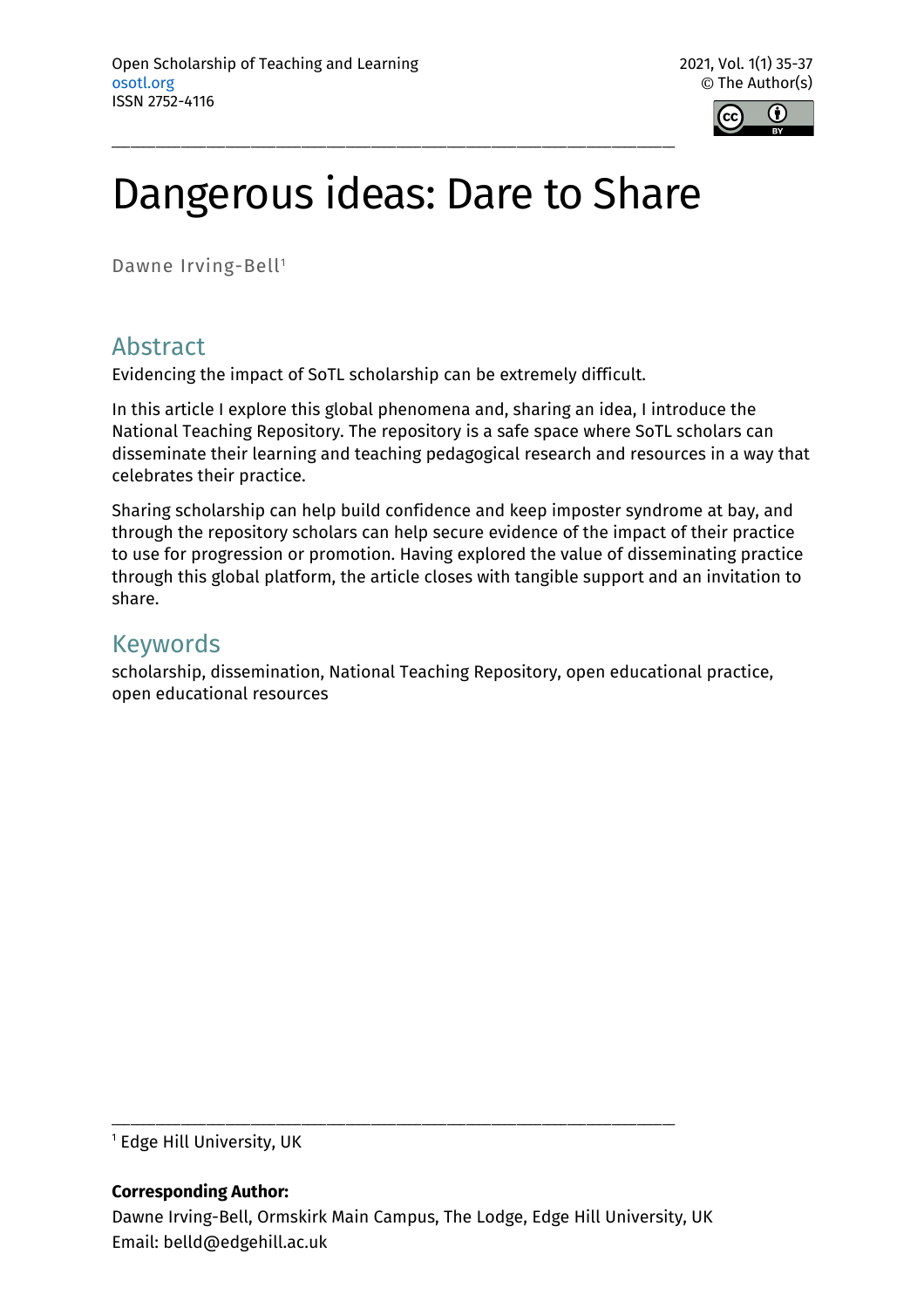In this article I'm going to share an idea.

An idea that might make you feel uncomfortable. An idea that might make you feel nervous or awkward just thinking about it. An idea that I hope by the time you've finished reading this article you'll be open to explore …

#### Dare to Share?

We all know how difficult it can be to evidence the impact of scholarship, and as modest folk many Scholarship of Teaching and Learning (SoTL) scholars find it extremely difficult to talk about their learning and teaching practice in a way that posits them as 'experts' in their field (Godbold, et al., 2021).

Another challenge arises when colleagues seek to evidence the impact of their pedagogical practice. The requirement to demonstrate 'scholarship' is a common feature of learning and teaching focused promotion criteria (Smith & Walker, 2021). However the ongoing debate around differences between scholarship, SoTL, and pedagogic research makes reaching a consensus of what may be defined as an appropriate scholarship output difficult to reach.

So, to help address the impact of these common phenomena, both the difficulty in talking about one's own SoTL practice, and to disseminate it in an academic way, I founded the National Teaching Repository. The repository is a safe space where SoTL scholars can disseminate their learning and teaching pedagogical research and resources in a way that celebrates their practice. The repository offers support to colleagues across the globe by facilitating easy access to the very best Learning and Teaching research and resources, and as I will explain it does this while supporting colleagues to secure evidence of the impact of their practice in a way that helps them to build their learning and teaching scholarship profile.

The repository is a searchable database, an open educational resource that makes sharing SoTL research and resources easy. There is no need to register, and work can be uploaded in a matter of minutes. Work is curated by a team of likeminded colleagues, who are committed to helping SoTL scholars like you to share their pedagogy. When you share you can link your work to your ORCID ID, request a DOI and signpost anything you dare to share to your personal websites or institutional spaces. You choose your own preferred level of Creative Commons (CC) licencing, and your work remains your academic and intellectual property. In this way your work is protected and because the repository generations a citation, colleagues who use your work to inform and inspire their own practice can acknowledge your work in the same way 'traditional' research is cited.

The repository is a fabulous way to showcase your scholarship. So, leave your modesty at the door and don't be afraid to shout about your brilliance! Small, often seemingly ordinary everyday things can have a massive impact and uploading to the repository is a brilliant way to share your practice in a way that measures interactions and builds evidence of the impact of your practice.

It has been designed to enable you to share your scholarship in multiple formats: audio, video, papers, data, reports, and infographics. Through Almertic data, the repository collects evidence of colleagues' interactions with your work. In less than 15 months the repository attracted over 73,000 global interactions, equating to more than 1,100 scholars each week visiting the repository to access resources to help shape and improve their